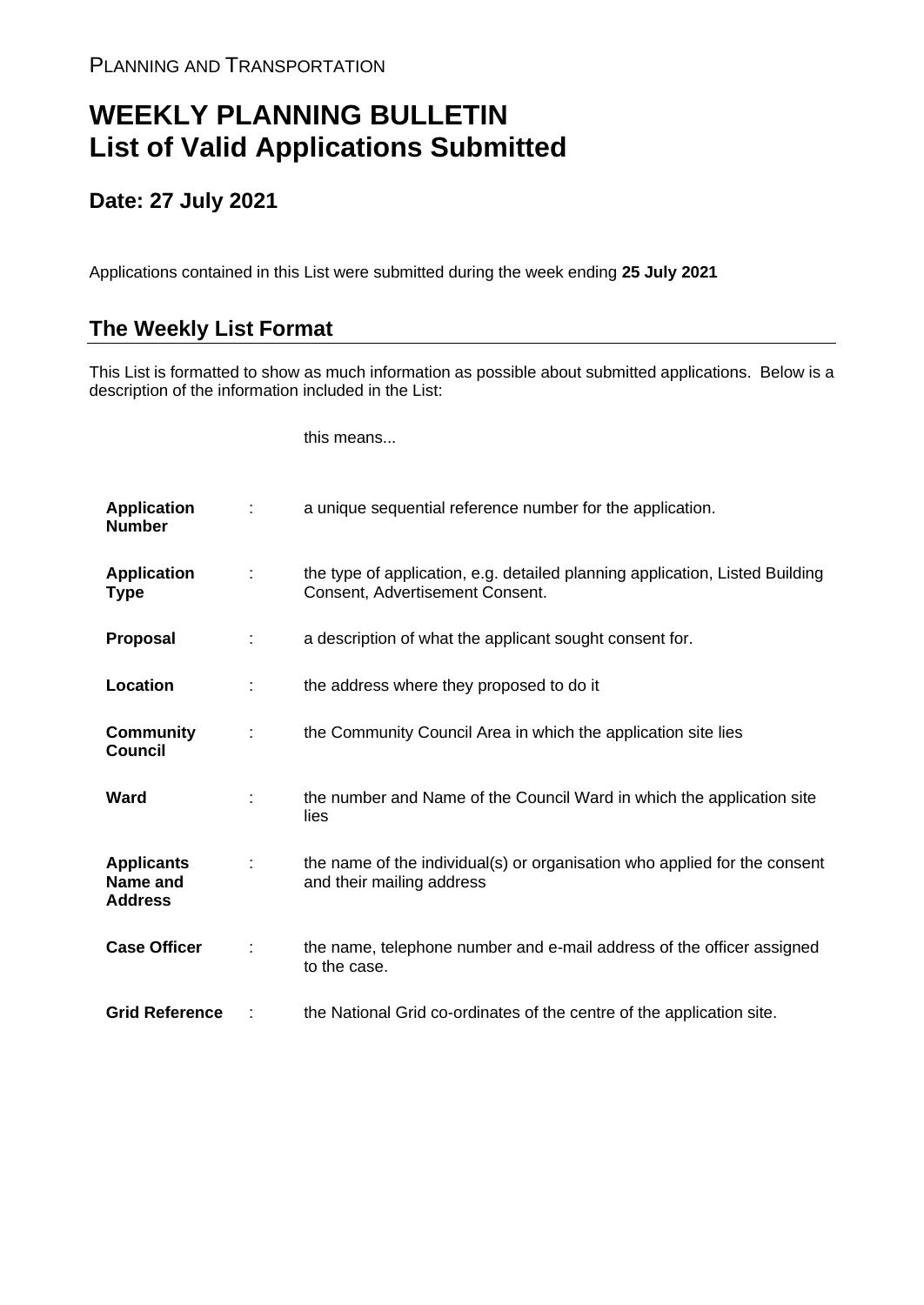| <b>Application No</b>                                                                                        | : P/21/0303/AGR<br><b>Earliest Date of</b><br>21 July 2021<br><b>Decision</b>                                                                                                                                                                                                             |  |
|--------------------------------------------------------------------------------------------------------------|-------------------------------------------------------------------------------------------------------------------------------------------------------------------------------------------------------------------------------------------------------------------------------------------|--|
| <b>Application Type</b>                                                                                      | <b>Hierarchy Level</b><br>: Agricultural Notification<br><b>Not</b><br>Applicable                                                                                                                                                                                                         |  |
| <b>Proposal</b><br>Location<br><b>Community Council :</b><br><b>Ward</b><br><b>Applicant</b><br><b>Agent</b> | : Prior Notification for Farm-related Building Works (Non-<br>residential).<br>South Bellsdyke Farm Airth Falkirk FK2 8PG<br><b>Airth Parish</b><br>04 - Carse, Kinnaird and Tryst<br>: A & M Wilson                                                                                      |  |
| <b>Case Officer</b>                                                                                          | : John Cooney (Tel. 01324 504705)<br>e-mail: john.cooney@falkirk.gov.uk                                                                                                                                                                                                                   |  |
| <b>Grid Reference</b>                                                                                        | : 290574 684797<br><b>View the application details</b>                                                                                                                                                                                                                                    |  |
| <b>Application No</b>                                                                                        | : P/21/0337/FUL<br><b>Earliest Date of</b><br>26 August 2021<br><b>Decision</b>                                                                                                                                                                                                           |  |
| <b>Application Type</b><br><b>Proposal</b>                                                                   | : Planning Permission<br><b>Hierarchy Level</b><br>Local<br>Construction of Dwellinghouse (Amendment to P/20/0347/FUL<br>Plot 2-5).                                                                                                                                                       |  |
| Location<br><b>Community Council</b><br><b>Ward</b><br><b>Applicant</b><br><b>Agent</b>                      | Land To The North Of Castlewood Glen Road Torwood<br>Larbert, Stenhousemuir and Torwood<br>÷.<br>05 - Bonnybridge and Larbert<br>Heritage Homes (Scotland) Ltd<br><b>Bracewell Stirling Consulting</b><br>Matt Fleming 38 Walker Terrace Tillicoultry Clackmannanshire<br><b>FK13 6EF</b> |  |
| <b>Case Officer</b><br><b>Grid Reference</b>                                                                 | Kevin Brown (Tel. 01324 504701)<br>e-mail: kevin.brown@falkirk.gov.uk<br>283802 685178<br>View the application details                                                                                                                                                                    |  |
| <b>Application No</b>                                                                                        | <b>Earliest Date of</b><br>: P/21/0364/FUL<br>26 August 2021<br><b>Decision</b>                                                                                                                                                                                                           |  |
| <b>Application Type</b><br><b>Proposal</b>                                                                   | <b>Planning Permission</b><br><b>Hierarchy Level</b><br>Local<br>Siting of Shepard's Hut for Use as Self-Catering Holiday<br>Accommodation (Class 7)                                                                                                                                      |  |
| Location<br><b>Community Council</b><br><b>Ward</b><br><b>Applicant</b><br><b>Agent</b>                      | Manuelhaugh Farm Whitecross Linlithgow EH49 6JF<br>No Community Council<br>09 - Upper Braes<br>Dr Gill MacLeod                                                                                                                                                                            |  |
| <b>Case Officer</b><br><b>Grid Reference</b>                                                                 | Julie Seidel (Tel. 01324 504880)<br>e-mail: julie.seidel@falkirk.gov.uk<br>: 297600 676792<br><b>View the application details</b>                                                                                                                                                         |  |

 $\overline{\phantom{0}}$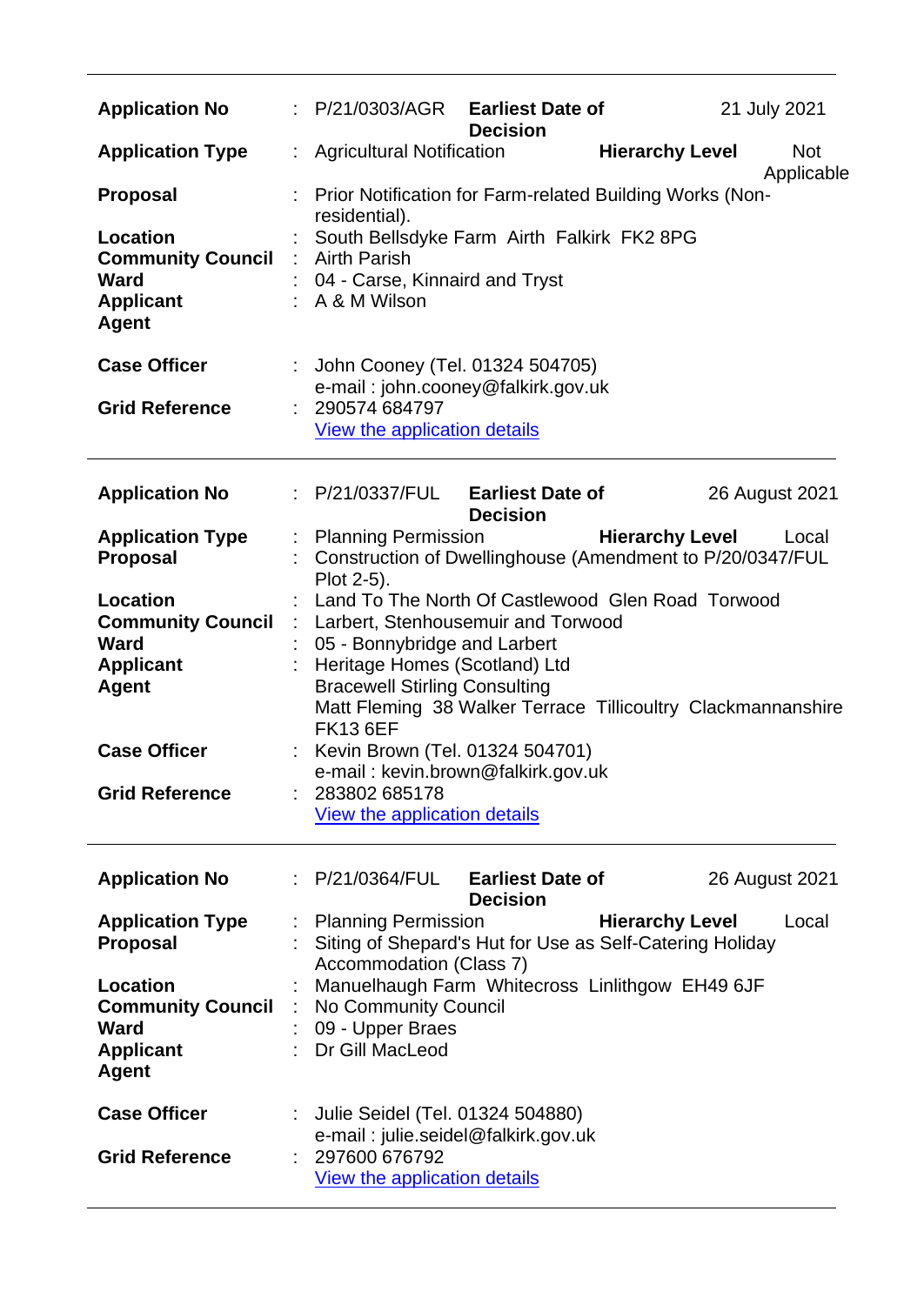| <b>Application No</b>                                                                                                                                                                        |                       | : P/21/0381/FUL Earliest Date of                                                                                                                                                                                                                                                                                                                                                                                     | <b>Decision</b>                            |                        | 26 August 2021                                                      |  |
|----------------------------------------------------------------------------------------------------------------------------------------------------------------------------------------------|-----------------------|----------------------------------------------------------------------------------------------------------------------------------------------------------------------------------------------------------------------------------------------------------------------------------------------------------------------------------------------------------------------------------------------------------------------|--------------------------------------------|------------------------|---------------------------------------------------------------------|--|
| <b>Application Type</b><br>Proposal                                                                                                                                                          | ÷.                    | <b>Planning Permission</b><br>Construction of Dwellinghouse and Outbuilding for Ancillary<br>$1-3$ ).                                                                                                                                                                                                                                                                                                                |                                            | <b>Hierarchy Level</b> | Local<br>Residential Accommodation (Amendment to P/20/0330/FUL Plot |  |
| <b>Location</b><br><b>Community Council</b><br><b>Ward</b><br><b>Applicant</b><br><b>Agent</b>                                                                                               |                       | Site To The West Of Greenacres Glen Road Torwood<br>: Larbert, Stenhousemuir and Torwood<br>05 - Bonnybridge and Larbert<br>Heritage Homes (Scotland) Ltd<br><b>Bracewell Stirling Consulting</b><br>Matt Fleming 38 Walker Terrace Tillicoultry Clackmannanshire<br><b>FK13 6EF</b>                                                                                                                                 |                                            |                        |                                                                     |  |
| <b>Case Officer</b><br><b>Grid Reference</b>                                                                                                                                                 |                       | Kevin Brown (Tel. 01324 504701)<br>e-mail: kevin.brown@falkirk.gov.uk<br>: 283920 685107                                                                                                                                                                                                                                                                                                                             |                                            |                        |                                                                     |  |
|                                                                                                                                                                                              |                       | <b>View the application details</b>                                                                                                                                                                                                                                                                                                                                                                                  |                                            |                        |                                                                     |  |
| <b>Application No</b>                                                                                                                                                                        |                       | : P/21/0384/FUL Earliest Date of                                                                                                                                                                                                                                                                                                                                                                                     | <b>Decision</b>                            |                        | 26 August 2021                                                      |  |
| <b>Application Type</b><br><b>Proposal</b>                                                                                                                                                   |                       | : Planning Permission <b>Hierarchy Level</b><br>Construction of Dwellinghouse (Amendment to P/20/0347/FUL<br>Plot 2-4)                                                                                                                                                                                                                                                                                               |                                            |                        | Local                                                               |  |
| Location<br><b>Community Council</b><br><b>Ward</b><br><b>Applicant</b><br><b>Agent</b>                                                                                                      | $\mathbb{Z}^{\times}$ | Land To The North Of Castlewood Glen Road Torwood<br>Larbert, Stenhousemuir and Torwood<br>05 - Bonnybridge and Larbert<br>Heritage Homes (Scotland) Ltd<br><b>Bracewell Stirling Consulting</b><br>Matt Fleming 38 Walker Terrace Tillicoultry Clackmannanshire<br><b>FK13 6EF</b>                                                                                                                                  |                                            |                        |                                                                     |  |
| <b>Case Officer</b><br><b>Grid Reference</b>                                                                                                                                                 |                       | Kevin Brown (Tel. 01324 504701)<br>e-mail: kevin.brown@falkirk.gov.uk<br>283802 685178                                                                                                                                                                                                                                                                                                                               |                                            |                        |                                                                     |  |
|                                                                                                                                                                                              |                       | View the application details                                                                                                                                                                                                                                                                                                                                                                                         |                                            |                        |                                                                     |  |
| <b>Application No</b>                                                                                                                                                                        |                       | P/21/0407/FUL                                                                                                                                                                                                                                                                                                                                                                                                        | <b>Earliest Date of</b><br><b>Decision</b> |                        | 19 August 2021                                                      |  |
| <b>Application Type</b><br><b>Proposal</b><br><b>Location</b><br><b>Community Council</b><br><b>Ward</b><br><b>Applicant</b><br><b>Agent</b><br><b>Case Officer</b><br><b>Grid Reference</b> |                       | <b>Planning Permission</b><br>Change of Use of Land Used for Storage to Form a Car Wash<br>115 Bo'ness Road Grangemouth FK3 9BJ<br><b>Grangemouth Community Council</b><br>02 - Grangemouth<br>Mr Zmnako Kadir<br><b>Stephen McQuiston</b><br>44 Lainshaw Avenue Kilmarnock KA1 4RZ<br>Kevin Brown (Tel. 01324 504701)<br>e-mail: kevin.brown@falkirk.gov.uk<br>293346 681877<br><b>View the application details</b> |                                            | <b>Hierarchy Level</b> | Local                                                               |  |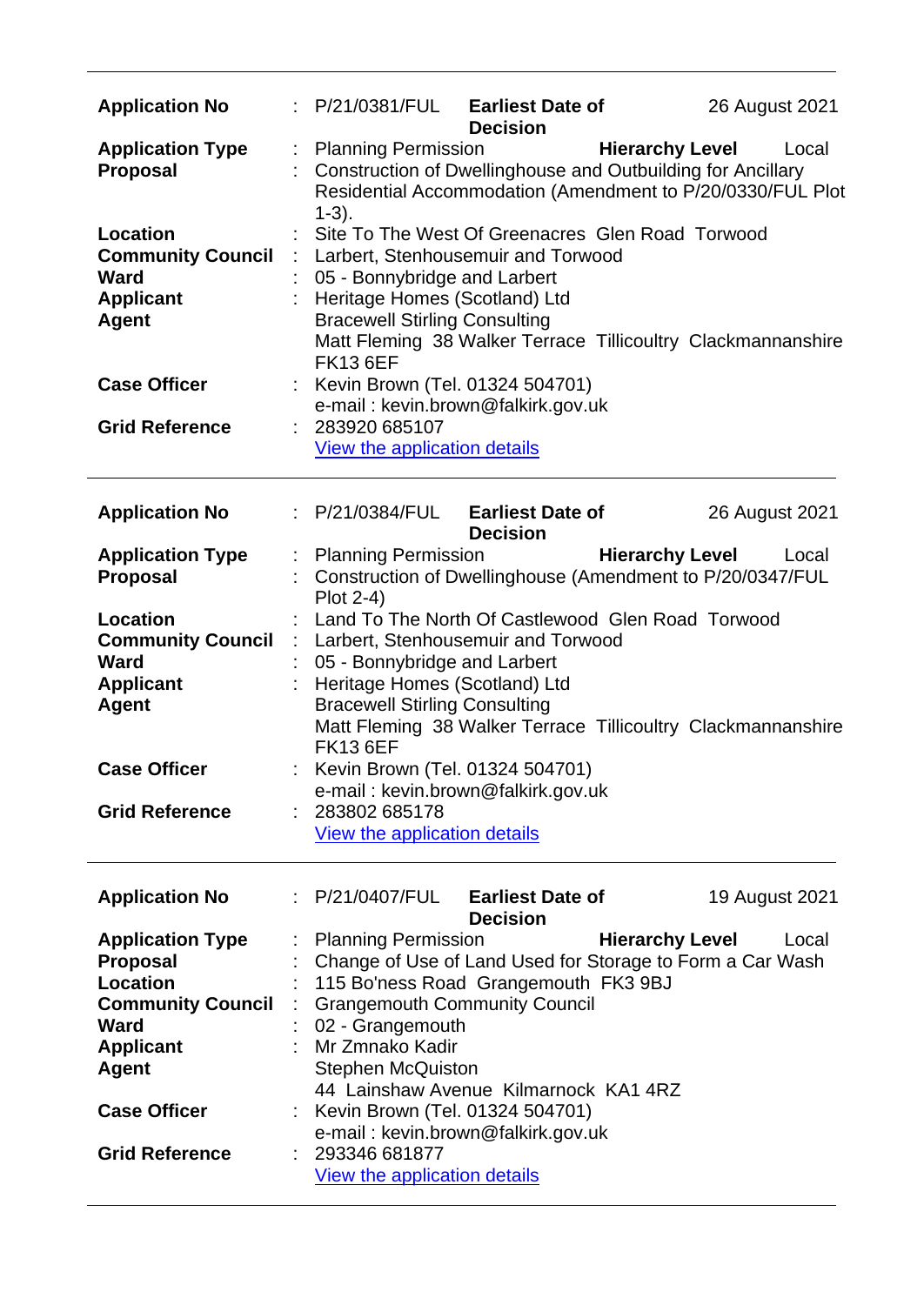| <b>Application No</b>                                                                                                                        |   | : P/21/0411/FUL<br><b>Earliest Date of</b><br>23 August 2021<br><b>Decision</b>                                                                                                                                                                                                                                                                     |  |  |  |
|----------------------------------------------------------------------------------------------------------------------------------------------|---|-----------------------------------------------------------------------------------------------------------------------------------------------------------------------------------------------------------------------------------------------------------------------------------------------------------------------------------------------------|--|--|--|
| <b>Application Type</b><br><b>Proposal</b><br><b>Location</b><br><b>Community Council</b><br><b>Ward</b><br><b>Applicant</b><br><b>Agent</b> |   | <b>Hierarchy Level</b><br><b>Planning Permission</b><br>Local<br><b>Construction of Outbuilding</b><br>Candie Hill Standburn Falkirk FK1 2LE<br>Avonbridge and Standburn<br>09 - Upper Braes<br>Mr Andy Yuill<br><b>Arka Architects</b><br>Amy McEwan The Loft The Tattie Kirk Cow Wynd Falkirk<br>Scotland FK1 1PU                                 |  |  |  |
| <b>Case Officer</b><br><b>Grid Reference</b>                                                                                                 |   | Julie Seidel (Tel. 01324 504880)<br>e-mail: julie.seidel@falkirk.gov.uk<br>: 293402 674035<br>View the application details                                                                                                                                                                                                                          |  |  |  |
| <b>Application No</b>                                                                                                                        |   | : P/21/0414/FUL<br><b>Earliest Date of</b><br>23 August 2021                                                                                                                                                                                                                                                                                        |  |  |  |
| <b>Application Type</b><br><b>Proposal</b><br><b>Location</b>                                                                                |   | <b>Decision</b><br>: Planning Permission<br><b>Hierarchy Level</b><br>Local<br>Installation of Telecommunications Equipment<br>Telephone Exchange Waverley Terrace Stenhousemuir Larbert                                                                                                                                                            |  |  |  |
| <b>Community Council</b><br><b>Ward</b><br><b>Applicant</b><br><b>Agent</b><br><b>Case Officer</b><br><b>Grid Reference</b>                  |   | FK5 3HT<br>: Larbert, Stenhousemuir and Torwood<br>04 - Carse, Kinnaird and Tryst<br>Cellnex UK Ltd<br><b>WHP Telecoms Limited</b><br>Sam Wismayer Helena House Troy Mills Troy Road Leeds<br>England LS18 5GN<br>Julie Seidel (Tel. 01324 504880)<br>e-mail: julie.seidel@falkirk.gov.uk<br>: 286378 682690<br><b>View the application details</b> |  |  |  |
| <b>Application No</b>                                                                                                                        |   | : $P/21/0415/FUL$<br><b>Earliest Date of</b><br>26 August 2021<br><b>Decision</b>                                                                                                                                                                                                                                                                   |  |  |  |
| <b>Application Type</b><br><b>Proposal</b><br><b>Location</b><br><b>Community Council</b><br><b>Ward</b><br><b>Applicant</b><br><b>Agent</b> | ÷ | <b>Hierarchy Level</b><br><b>Planning Permission</b><br>Local<br><b>Construction of Outbuilding</b><br>Lin Mill Main Street Avonbridge Falkirk FK1 2NN<br>Avonbridge and Standburn<br>09 - Upper Braes<br><b>Mr Blair Martin</b><br><b>Arka Architects</b><br>Adam Toleman The Loft The Tattie Kirk Cow Wynd Falkirk<br>FK1 1PU                     |  |  |  |
| <b>Case Officer</b><br><b>Grid Reference</b>                                                                                                 |   | John Cooney (Tel. 01324 504705)<br>e-mail: john.cooney@falkirk.gov.uk<br>291181 672271<br>View the application details                                                                                                                                                                                                                              |  |  |  |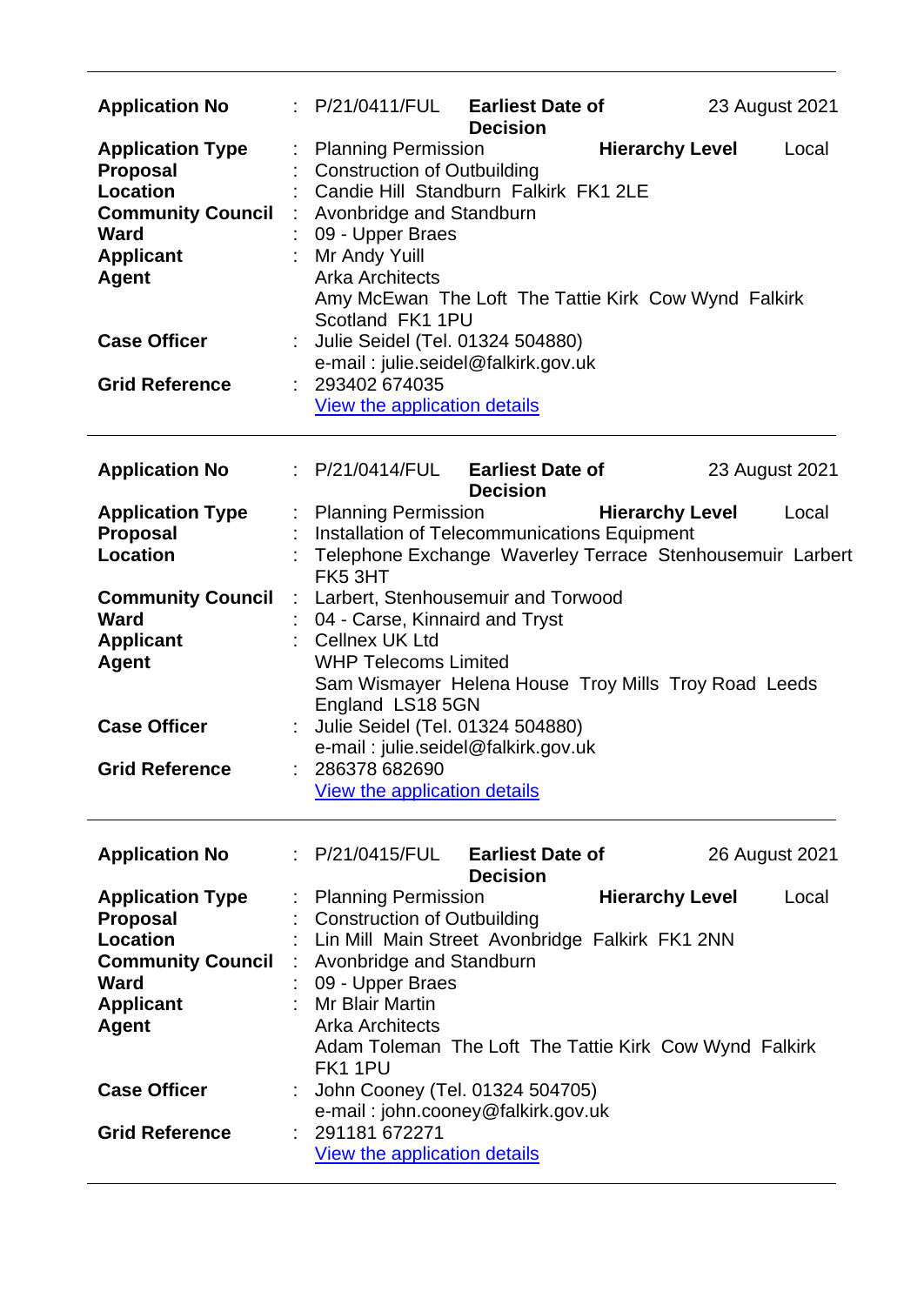| <b>Application No</b><br><b>Application Type</b>                                                                                                                                             | ÷ | : P/21/0416/FUL Earliest Date of                                                                                                                                                                                                                                                                                                                                                                                                                     | <b>Decision</b>                            |                        |  | 27 August 2021<br>Local |
|----------------------------------------------------------------------------------------------------------------------------------------------------------------------------------------------|---|------------------------------------------------------------------------------------------------------------------------------------------------------------------------------------------------------------------------------------------------------------------------------------------------------------------------------------------------------------------------------------------------------------------------------------------------------|--------------------------------------------|------------------------|--|-------------------------|
| <b>Proposal</b><br><b>Location</b><br><b>Community Council</b><br><b>Ward</b><br><b>Applicant</b><br><b>Agent</b><br><b>Case Officer</b><br><b>Grid Reference</b>                            |   | <b>Hierarchy Level</b><br><b>Planning Permission</b><br>Alterations and Change of Use of 4 Flats to Form Dwellinghouse<br>Mumrills Farmhouse Sandyloan Laurieston Falkirk FK2 9QR<br><b>Lower Braes</b><br>08 - Lower Braes<br>Ms Vhari Shanks & Mr David Bye<br><b>Hearth Architects Ltd</b><br>Erin McGuire 12 Hodge Street Falkirk FK1 1BN<br>Julie Seidel (Tel. 01324 504880)<br>e-mail: julie.seidel@falkirk.gov.uk<br>: 291787 679621          |                                            |                        |  |                         |
|                                                                                                                                                                                              |   | View the application details                                                                                                                                                                                                                                                                                                                                                                                                                         |                                            |                        |  |                         |
| <b>Application No</b>                                                                                                                                                                        |   | : P/21/0420/FUL                                                                                                                                                                                                                                                                                                                                                                                                                                      | <b>Earliest Date of</b><br><b>Decision</b> |                        |  | 19 August 2021          |
| <b>Application Type</b><br><b>Proposal</b><br><b>Location</b><br><b>Community Council</b><br>Ward<br><b>Applicant</b><br><b>Agent</b><br><b>Case Officer</b><br><b>Grid Reference</b>        |   | : Planning Permission<br><b>Extension to Dwellinghouse</b><br>22 Craigmillar Place Stenhousemuir Larbert FK5 4UB<br>: Larbert, Stenhousemuir and Torwood<br>04 - Carse, Kinnaird and Tryst<br>Mr & Mrs G Stewart<br><b>Architectural Design Services</b><br>Clair Morton 3 Ritchie Place Bo'ness West Lothian EH51 9TU<br>Julie Seidel (Tel. 01324 504880)<br>e-mail: julie.seidel@falkirk.gov.uk<br>: 287837 683760<br>View the application details |                                            | <b>Hierarchy Level</b> |  | Local                   |
| <b>Application No</b>                                                                                                                                                                        |   | P/21/0423/FUL                                                                                                                                                                                                                                                                                                                                                                                                                                        | <b>Earliest Date of</b><br><b>Decision</b> |                        |  | 26 August 2021          |
| <b>Application Type</b><br><b>Proposal</b><br><b>Location</b><br><b>Community Council</b><br><b>Ward</b><br><b>Applicant</b><br><b>Agent</b><br><b>Case Officer</b><br><b>Grid Reference</b> |   | <b>Planning Permission</b><br>Formation of Raised Deck and Installation of French Doors<br>Hillhouse Arnothill Lane Falkirk FK1 5SL<br>No Community Council<br>07 - Falkirk South<br>Ms L Whyte<br><b>Pollock Hammond</b><br>Grange West Grange Linlithgow West Lothian EH49 7RH<br>Julie Seidel (Tel. 01324 504880)<br>e-mail: julie.seidel@falkirk.gov.uk<br>288019 679896<br><b>View the application details</b>                                  |                                            | <b>Hierarchy Level</b> |  | Local                   |